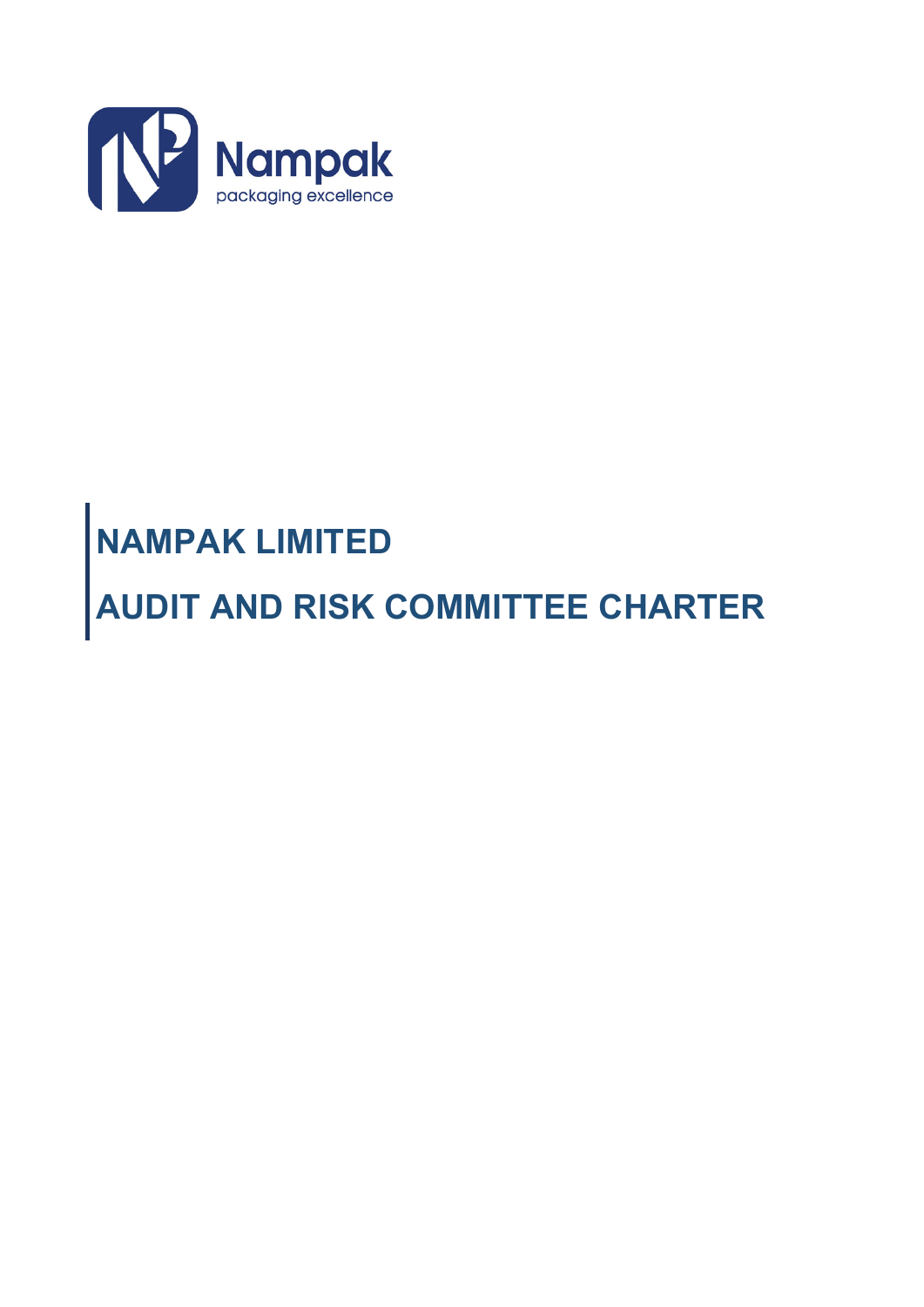# **1. PURPOSE**

- 1.1 The Audit and Risk Committee ("the Committee") is constituted as a statutory committee of Nampak Limited ("the Company") in respect of its statutory duties in terms of section 94(7) of the Companies Act, 71 of 2008 ("the Companies Act") (as set out in annexure 1), and as a committee of the board of directors of the Company ("the Board") in respect of all other duties assigned to it by the Board.
- 1.2 The Committee acts independently as an audit committee of the Company and all direct and indirect subsidiaries of Nampak Limited ("the Group") in respect of which the Company has the right, or power, to fulfil the functions as detailed in this charter. The Committee will specifically perform, on behalf of all South African subsidiaries of the Company that are required in terms of the Companies Act to have audit committees (collectively herein referred to as "the South African Subsidiaries"), the functions listed in section 94(7) of the Companies Act.
- 1.3 The duties and responsibilities of the members of the Committee are in addition to those as members of the Board.
- 1.4 This Charter is subject to the provisions of the Companies Act, the Company's Memorandum of Incorporation ("MOI"), the Listings Requirements of the JSE Limited ("Listings Requirements") and any other applicable law or regulatory provision.

# **2. COMPOSITION**

- 2.1 The Committee shall consist of not less than three members, nominated by the Board and elected annually by shareholders, all of whom shall be independent non-executive directors.
- 2.2 The Board shall, taking into consideration the minimum number of directors required, determine the number of members who shall constitute this Committee.
- 2.3 The Board shall appoint a Chairman of the Committee. The Chairman of the Board shall not be eligible to serve as a member of the Committee.
- 2.4 The Board must fill any vacancy on the Committee within forty business days after the vacancy arises, but may not remove any member elected by shareholders from the Committee.
- 2.5 Each member of the Committee shall meet all applicable independence, financial literacy and other requirements of law and the Listings Requirements and the members of the Committee as a whole must have sufficient and relevant skills and experience to fulfil their duties.
- 2.6 The Company Secretary or its nominee shall act as the secretary of the Committee.

# **3. MEETINGS**

3.1 Unless varied by this Charter, meetings and proceedings of the Committee will be governed by the Company's MOI regulating the meetings and proceedings of directors and committees.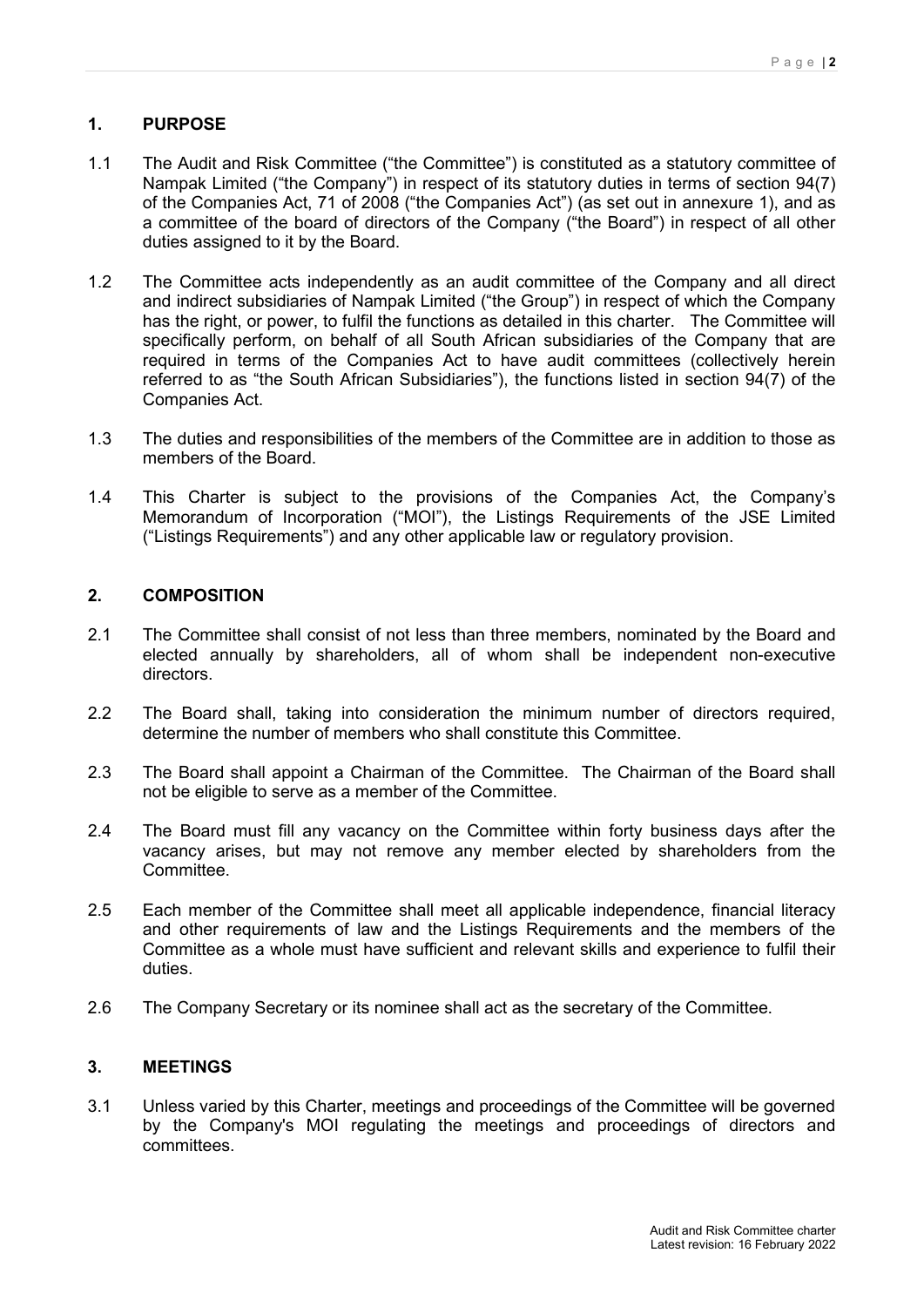- 3.2 Meetings of the Committee will be held as frequently as the Committee considers appropriate, but the Committee will meet at least three times per year.
- 3.3 The Board, any director, the external auditors, or the Lead Internal Auditor may call a meeting of the Committee, through the Chairman, if deemed necessary.
- 3.4 The Committee must have an annual work plan to ensure that all relevant matters are discussed and obligations are discharged. Any other critical matters will need to be attended to as and when required.
- 3.5 An agenda, together with supporting documentation if applicable, must be circulated approximately five working days prior to the date of the meeting.
- 3.6 The Chairman of the Committee may meet with the Chief Executive Officer, the Chief Financial Officer, the Lead Internal Auditor, the external auditors and/or the Company Secretary prior to a Committee meeting to discuss important issues and agree on the agenda.
- 3.7 Committee members must attend all meetings of the Committee unless a prior apology, with reasons, has been submitted to the Chairman or the secretary of the Committee.
- 3.8 The meetings of the Committee may be held in person, by telephone, or other form of longdistance conference facility as circumstances may require (such person shall be deemed as being present at the meeting), provided that the required quorum is met.
- 3.9 If the Chairman of the Committee is not present at a meeting, the members present must elect one of the members present to act as Chairman.
- 3.10 The Chief Executive Officer, the Chief Financial Officer, senior audit partner in charge of the external audit and the Lead Internal Auditor shall be in attendance at meetings of the Committee and shall have unrestricted access to the Chairman or any other member of the Committee as is required in relation to any matter falling within the remit of the Committee.
- 3.11 The Committee shall periodically, but at least once per year have separate meetings with:-
	- 3.11.1 management, without the external auditors and the Lead Internal Auditor being present;
	- 3.11.2 the external auditors and Lead Internal Auditor, without any executive members of the Board or management being present.
- 3.12 The Chairman, in his/her discretion, may invite any other employees to attend and to be heard at meetings of the Committee. All directors shall be entitled to attend any meetings of the Committee but shall not be entitled to a fee in respect of meetings attended if they are not members.
- 3.13 No attendee shall have a vote at meetings of the Committee.
- 3.14 Minutes will be kept of all meetings of the Committee by the secretary of the Committee.

# **4. QUORUM**

4.1 The quorum of the Committee shall be a majority of members who are present at a meeting for decisions. A decision shall be deemed as passed if a majority vote on the matter for decision is passed by the members present at the Committee meeting.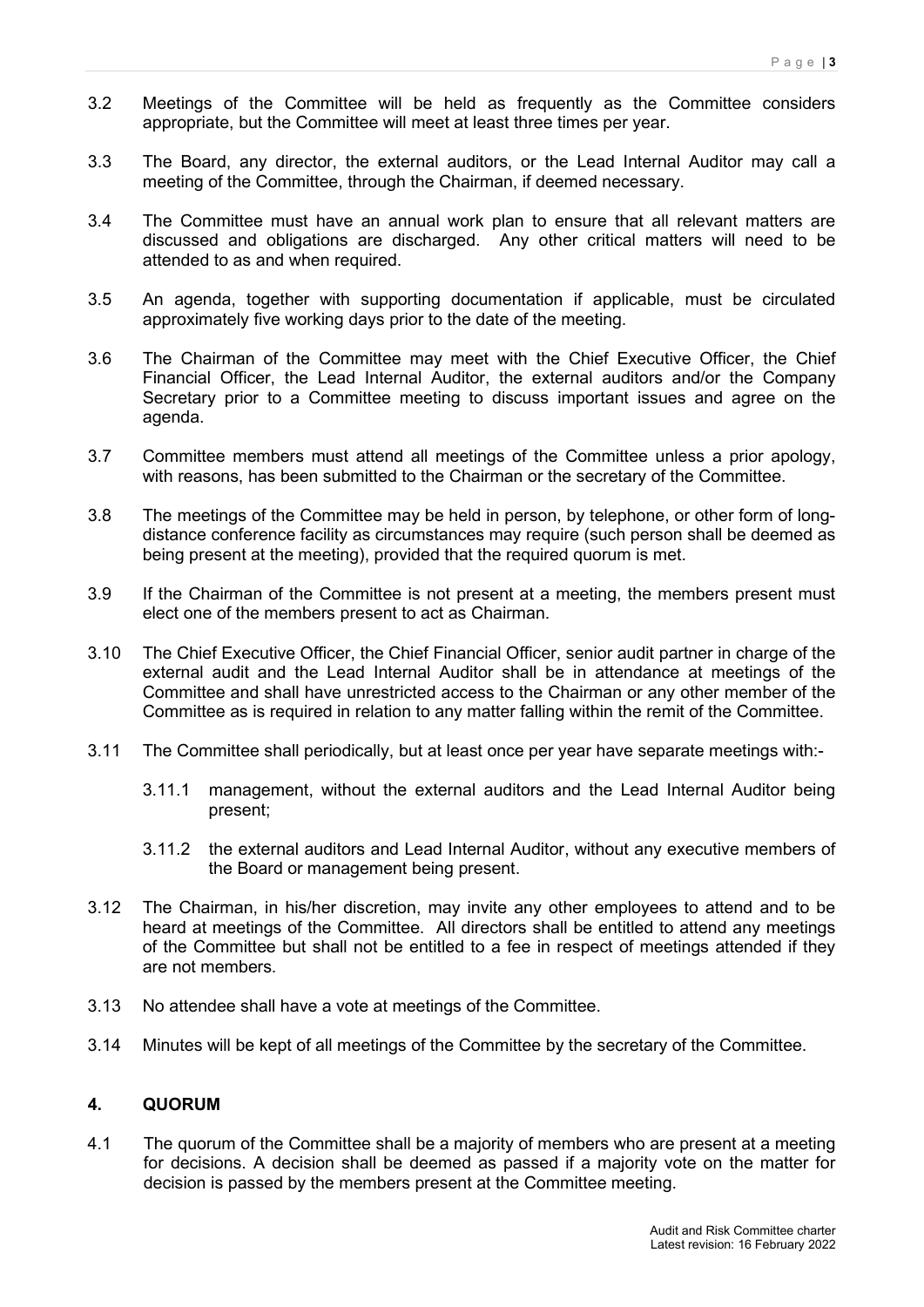4.2 Individuals in attendance at Committee meetings by invitation may participate in discussions but do not form part of the quorum for Committee meetings.

## **5. WRITTEN RESOLUTIONS**

- 5.1 A decision that could be voted on at a meeting of the Committee may instead be adopted by written consent of a quorum (as defined in the clause below), given in person, or by electronic means, provided that each member received notice of the matter to be decided. A decision made in such manner has the same effect as if it had been approved at a meeting.
- 5.2 Where decisions are required by way of written resolution, a quorum shall constitute a majority of independent non-executive directors, of whom one shall be the Chairman of the Committee.

### **6. AUTHORITY**

The Committee:-

- 6.1 has decision-making authority with regard to its statutory duties and is accountable in this regard to both the Board and the shareholders. On all responsibilities delegated to it by the Board outside of the statutory duties, the Committee makes recommendations to the Board or approves, to the extent that such duty has been delegated to the Committee by the Board;
- 6.2 has the right to investigate any matters within its mandate and the right to access any information it needs to fulfil its responsibilities;
- 6.3 has the right to seek independent advice and to consult with specialists or consultants, at the Company's expense;
- 6.4 has direct access to the Chairman of the Board, the executive directors, members of the Group Executive Committee, the Treasurer, Lead Internal Auditor and external auditors;
- 6.5 has the right to consult with, seek any information, and receive the full co-operation of the chairmen of other Board committees, any employee or assurance providers, where necessary, to fulfil its mandate; and
- 6.6 may form, and delegate authority to, sub-committees and may delegate authority to one or more designated members of the Committee as it deems appropriate, provided it is not precluded by legal or regulatory requirements from doing so.

### **7. RESPONSIBILITIES AND DUTIES**

- 7.1 The Committee was established primarily to assist the Board in overseeing:-
	- 7.1.1 the quality and integrity of the Company's integrated reporting and public announcements in respect of the financial results;
	- 7.1.2 the qualification and independence of the internal and external auditors;
	- 7.1.3 the scope and effectiveness of the external audit function;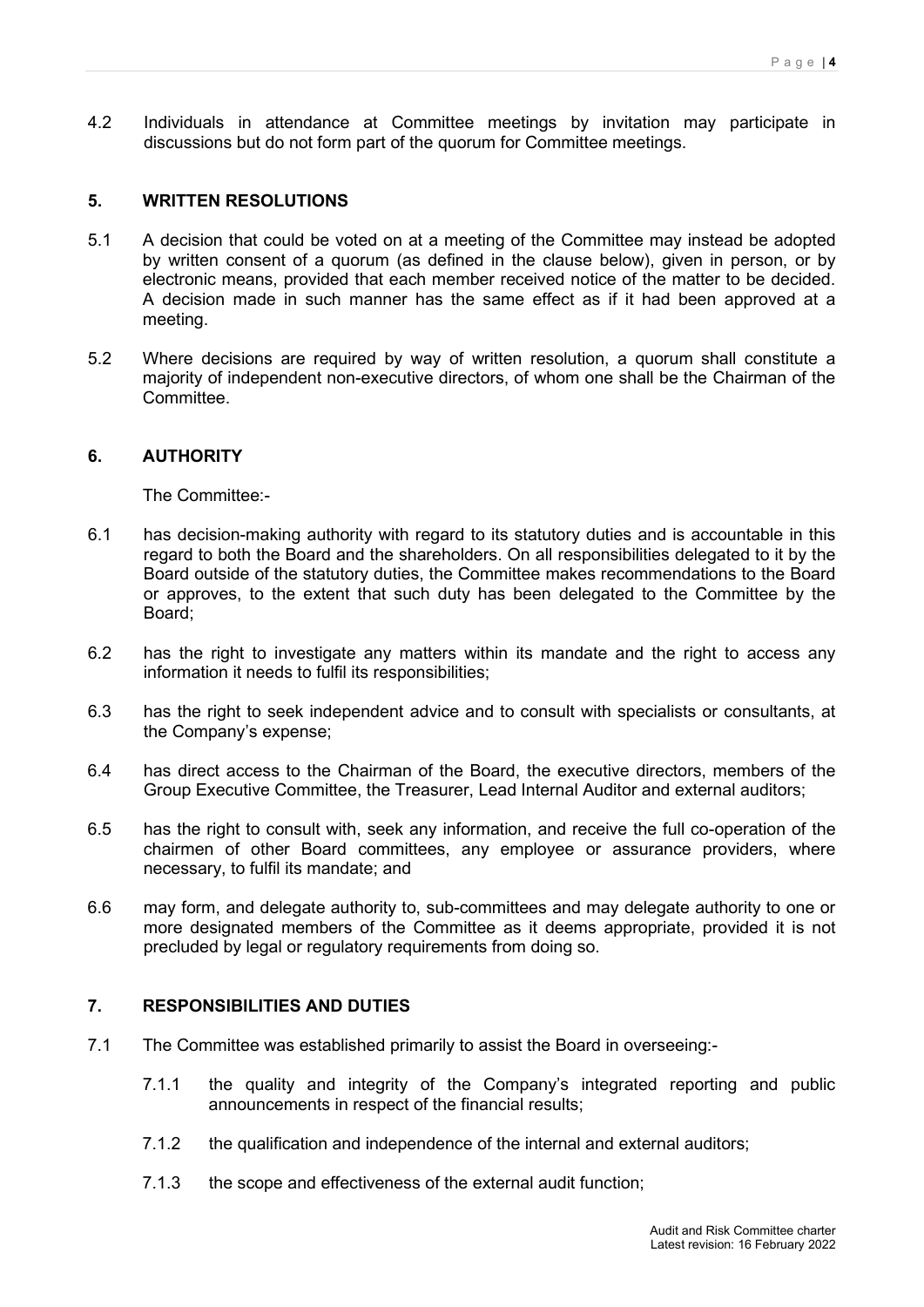- 7.1.4 the effectiveness of the internal audit function;
- 7.1.5 the adequacy and effectiveness of internal controls, risk management and governance; and
- 7.1.6 risk management and ensuring its effectiveness.
- 7.2 The Committee does not assume the functions of management, which remain the responsibility of the executive directors, the members of the Group Executive Committee and other members of senior management.
- 7.3 The Chairman must promptly report to the Chairman of the Board and the external auditor any matter implicating any director or any member of the Group Executive Committee of the Company of financial misconduct, fraud, corruption or gross negligence.

## **7.4 Integrated reporting**

The Committee oversees integrated reporting (which includes annual financial statements), and in particular, the Committee must:-

- 7.4.1 have regard to all factors and risks that may impact on the integrity of the integrated report, including factors that may predispose management to present a misleading picture, significant judgments and reporting decisions made, monitoring or enforcement action by a regulatory body, any evidence that brings into question previously published information, forward-looking statements or information;
- 7.4.2 review the annual financial statements of the Company and consolidated Group financial statements and reports to shareholders, the preliminary and interim reports, and any announcements regarding the Company's results or other financial information to be made public, focusing particularly on:
	- a) the basis on which the Company has been determined a going concern;
	- b) significant adjustments and the appropriateness of such adjustments;
	- c) changes in accounting policies and practices;
	- d) compliance with applicable legal and regulatory requirements, accounting standards, financial conditions of loan covenants; and
	- e) tax and litigation matters with an impact on financial results.
- 7.4.3 consider whether the external auditor should provide assurance on the interim results and engage the external auditors to provide assurance on the summarised financial information for the final results;
- 7.4.4 review the disclosure of sustainability issues in the integrated report to ensure that it is reliable and does not conflict with the financial information;
- 7.4.5 ensure that assurance is provided on material sustainability issues and approve the scope and engagement of external assurance providers, as appropriate; and
- 7.4.6 recommend the annual financial statements and integrated report to the Board for approval.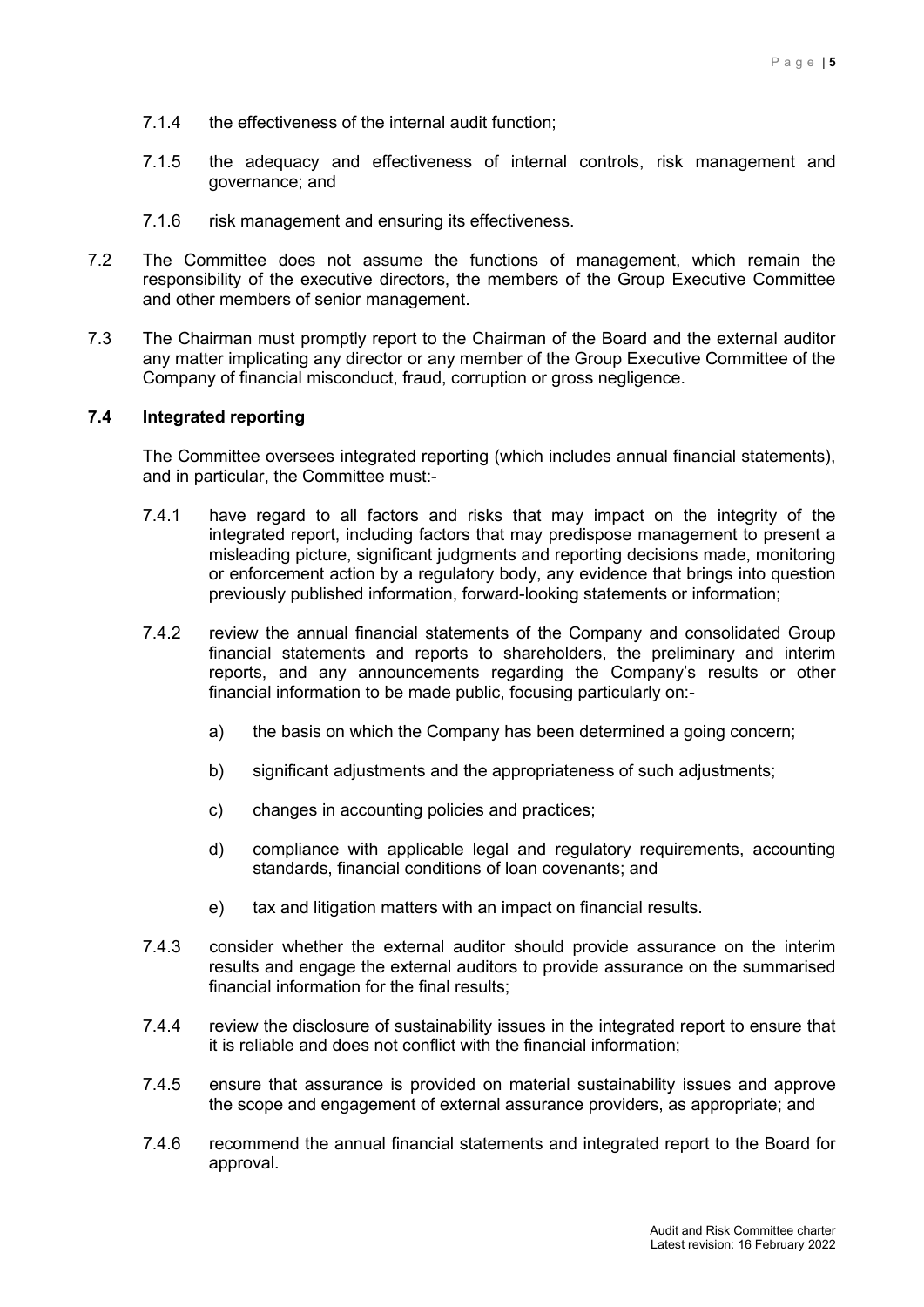# **7.5 Other financial information**

The Committee will review all documents that contain material financial information or other information, which could impact materially on the financial results or performance of the Company, such as:

- 7.5.1 circulars and prospectuses;
- 7.5.2 trading statements and publications on earnings; and
- 7.5.3 the validity of assumptions underlying the annual budget.

# **7.6 Combined assurance**

The Committee will ensure that a combined assurance model is applied to provide a coordinated approach to all assurance activities, and in particular the Committee should:-

- 7.6.1 ensure that the combined assurance received is appropriate to address the significant risks facing the Company;
- 7.6.2 ensure the independence of the external service providers appointed to provide assurance;
- 7.6.3 monitor the relationship between the external assurance providers, the internal assurance providers and the Company;
- 7.6.4 review the co-operation and co-ordination between the internal and external audit functions and co-ordinate the internal audit plan with external auditors to avoid unnecessary duplication of work;
- 7.6.5 review the treatment of complaints received regarding accounting matters and internal accounting controls, internal audit and auditing matters, the content of the financial statements, or potential violations of law relating to matters within the mandate of the Committee; and
- 7.6.6 review any confidential tip-offs by employees of the Group and/or third parties relating to concerns regarding questionable accounting or auditing matters and potential violations of law relating to matters within the mandate of the Committee.

### **7.7 Internal audit**

The Committee is responsible for overseeing and monitoring the effective functioning of the internal audit function, and in particular the Committee must:-

- 7.7.1 appoint, assess the performance and/or re-assign or dismiss the Lead Internal Auditor who shall, in the event that the internal audit function is outsourced, be such person nominated by the appointed service provider as its engagement lead partner;
- 7.7.2 review and approve the internal audit charter and review the internal audit function's compliance therewith;
- 7.7.3 review and approve the internal audit plan as well as the fee (in instances where the internal audit function has been outsourced);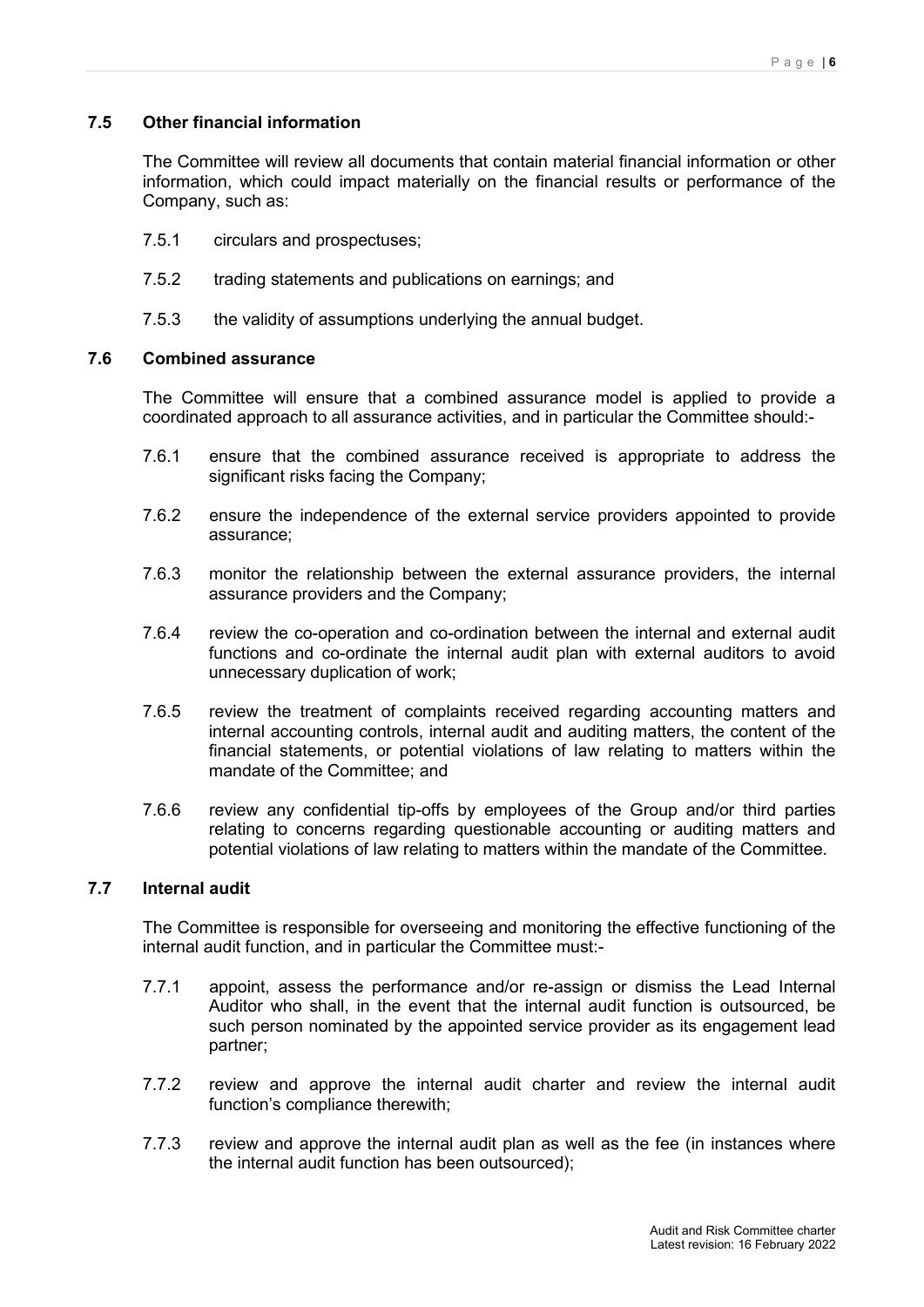- 7.7.4 assess reports from internal audit on the effectiveness of the Group's systems of internal control, review the findings, significant matters and conclusions reported by internal audit and consider the adequacy of any corrective action proposed and taken in response to significant internal audit findings;
- 7.7.5 review significant differences of opinion between management and the internal audit function; and
- 7.7.6 annually assess the independence and effectiveness of the internal audit function, including the adequacy of available internal audit resources and ensure that the internal audit function is subject to an independent quality review, as and when the Committee determines it appropriate, but at least every five years.

#### **7.8 External audit**

The Committee will, with regard to all Group companies:-

- 7.8.1 nominate the external auditor for appointment by the shareholders subject to applicable laws and regulations;
- 7.8.2 review and approve the auditor engagement letter, the terms, nature and scope of the audit function and the audit fee and where more than one auditor is involved, the maintenance of a professional relationship and co-ordination between them;
- 7.8.3 evaluate the independence and performance of the external auditor and consider whether any non-audit services rendered by such auditors substantively impair their independence;
- 7.8.4 consider any accounting treatments, significant unusual transactions or accounting judgements, that could be contentious and obtain assurance from the external auditor that adequate accounting records are being maintained;
- 7.8.5 approve a policy for non-audit services provided by the external auditor and preapprove all permissible non-audit services in line with approved thresholds, to be provided by external audit, and where such services are to be rendered to the Company or one of its companies within the Group, the contracts for the provision of such services;
- 7.8.6 ensure that there is a process in place for the Committee to be informed of any Reportable Irregularities (as identified in the Auditing Profession Act, 2005) identified and reported by the external auditor;
- 7.8.7 review annually or more frequently as the Committee considers appropriate, the quality and effectiveness of the external audit process. A report must be provided by the external auditor describing the external auditor's internal quality-control procedures; any material issues raised by the most recent internal quality-control review, or peer review of the external auditor, or by any inquiry, review or investigation by governmental, professional or other regulatory authorities, within the preceding five years, in respect of independent audits carried out by the external auditor, and any steps taken to deal with these issues;
- 7.8.8 consider whether the audit firm and, where appropriate, the individual auditor that will be responsible for performing the functions of auditor, are accredited as such on the JSE list of auditors and their advisors as required by the Listings Requirements;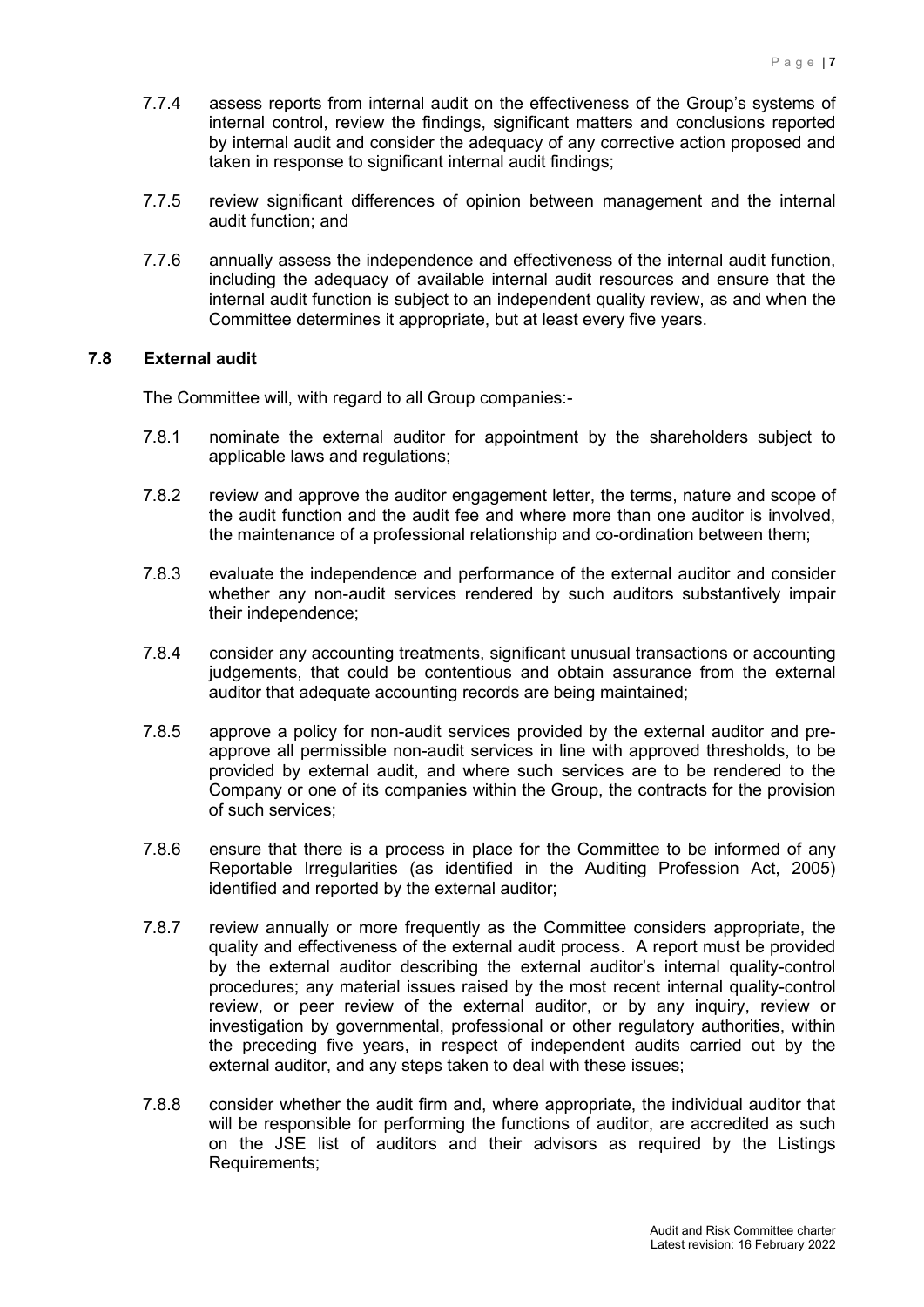- 7.8.9 Considering terms of engagement letter with auditors, pre-approve the hiring of any senior employee or former senior employee of the external auditor who was a member of the audit team during the preceding financial year. In addition, the Committee shall pre-approve the hiring of any employee or former employee of the external auditors for top management positions within the Company, regardless of whether that person was a member of the Company's audit team or not; and
- 7.8.10 obtain assurance from management in respect of the functions specifically performed by the Committee for South African subsidiaries in terms of section 94(7) of the Act.

#### **7.9 Risk management**

The Committee is responsible for ensuring effective risk management aimed to enhance the Company's ability to achieve its strategic objectives, and will:

- 7.9.1 oversee the development and review of a risk policy and framework for risk management processes to recommend to the Board for approval;
- 7.9.2 oversee the development and annual review of the Group's risk profile to recommend to the Board for approval;
- 7.9.3 recommend to the Board the levels of risk tolerance and appetite and monitor that risks are managed within the levels of tolerance and appetite as approved by the Board;
- 7.9.4 approve a suitable risk management strategy and ensure the effective monitoring of risks by management and that potential opportunities are considered as appropriate;
- 7.9.5 ensure that the risk framework and methodologies are implemented to increase the possibility of anticipating unpredictable risks and consider the risk environment from time to time, as deemed appropriate and based on materiality and changes in the environment in which the Group operates;
- 7.9.6 ensure that management considers and implements appropriate risk responses and obtain assurance from management in respect of the adequacy and effectiveness of the internal controls;
- 7.9.7 oversee that the risk policy, framework and strategy is widely disseminated throughout the Group by management and integrated in the culture and day-to-day activities within the Group;
- 7.9.8 monitor material contingent liabilities, litigation and management of fraud risks and other illegal behaviour, and ensure that appropriate processes relating to fraud awareness, fraud detection and forensic auditing are implemented by management;
- 7.9.9 review and assess the appropriateness and adequacy of the Group's insurance cover;
- 7.9.10 assist the Board in carrying out its information and technology responsibilities by ensuring the ethical and responsible use of technology and information and compliance with relevant laws and to ensure an appropriate control environment and management of material information and technology risks; and
- 7.9.11 express the Committee's formal opinion to the Board on the effectiveness of the system and process of risk management.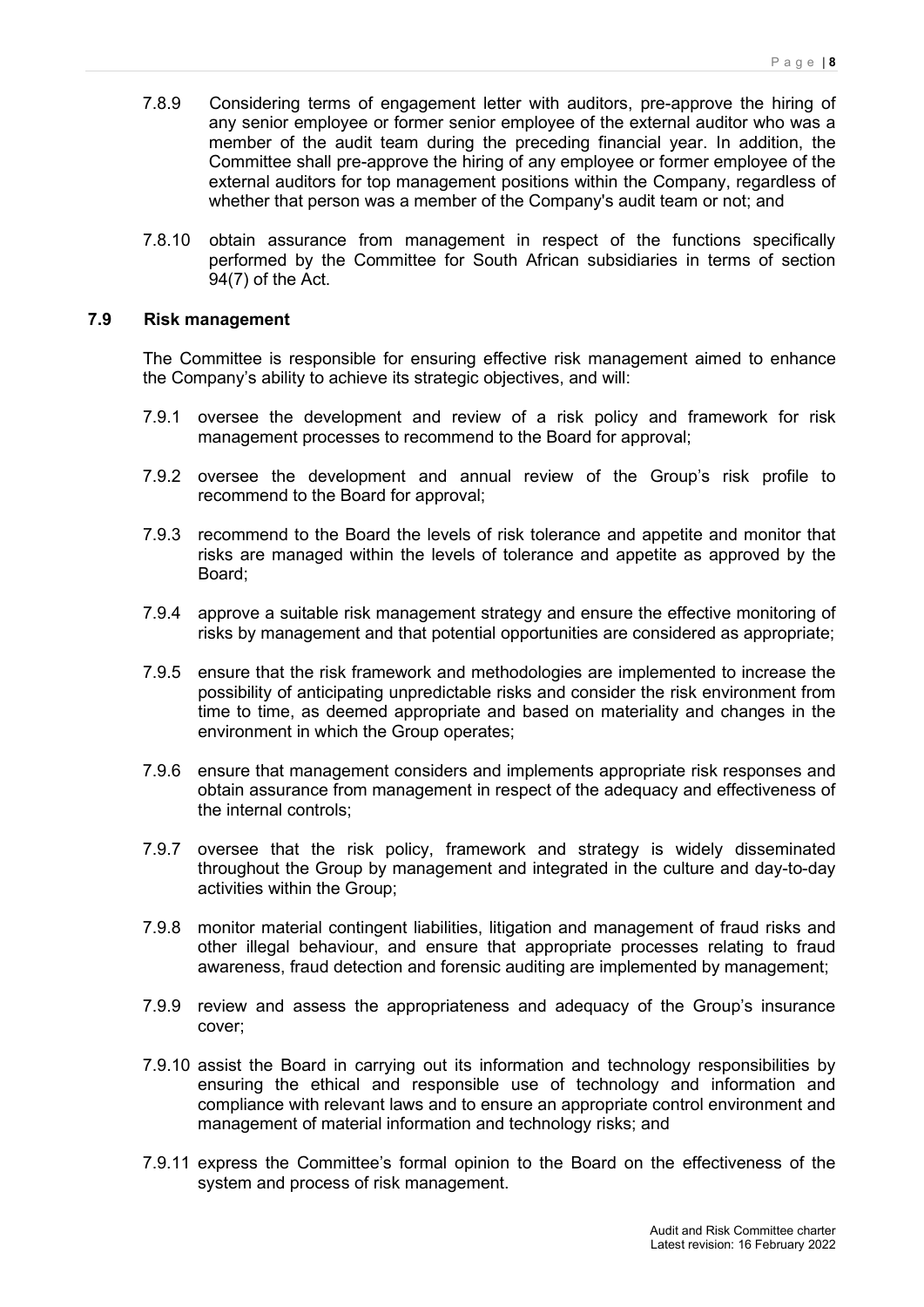# **7.10 Finance function and financial director**

- 7.10.1 The Committee shall annually review the expertise, resources, experience and effectiveness of the finance function and report the results of the review.
- 7.10.2 The Committee shall review and approve the materiality framework annually and shall review and approve the group materiality level bi-annually.
- 7.10.2 The Committee shall also consider and satisfy itself of the suitability of the expertise and experience of the CFO every year.

# **8. REPORTING AND ACCOUNTABILITY**

- 8.1 The Chairman of the Committee shall report to the Board on its activities and make recommendations to the Board on any matters arising from the work of the Committee as appropriate.
- 8.2 The Chairman (or, in his/her absence, another member) of the Committee shall attend the annual general meeting to report to shareholders on how it has fulfilled its statutory duties in terms of the Companies Act or any other applicable corporate governance requirement during the financial year.
- 8.3 The Committee shall annually insert in the financial statements of the Company and where required, those of its South African subsidiaries, a report:
	- 8.3.1 describing how the Committee carried out its duties;
	- 8.3.2 stating whether the Committee is satisfied that the external auditor is independent of the Company and subsidiaries and its views on the quality of the external audit;
	- 8.3.3 significant matters that the Committee has considered in relation to the annual financial statements and how these were addressed by the Committee;
	- 8.3.4 commenting in any way the Committee considers appropriate on the financial statements and the accounting practices; and
	- 8.3.5 stating whether the internal financial controls are effective or not, and in the latter case, how these were addressed by the Committee.
- 8.4 In addition, the Committee shall ensure sufficient disclosures are provided as required by the Companies Act and the Listings Requirements and as recommended and deemed appropriate in terms of the King Report on Corporate Governance for South Africa 2016 ("King IV").

# **9. REMUNERATION**

- 9.1 Having regard to the functions performed by the members of the Committee in addition to their functions as directors, and pursuant to the MOI of the Company, members of the Committee may be paid such remuneration in respect of their appointment as shall be recommended by the Board and approved by the shareholders.
- 9.2 Such remuneration shall be in addition to any fees payable to directors.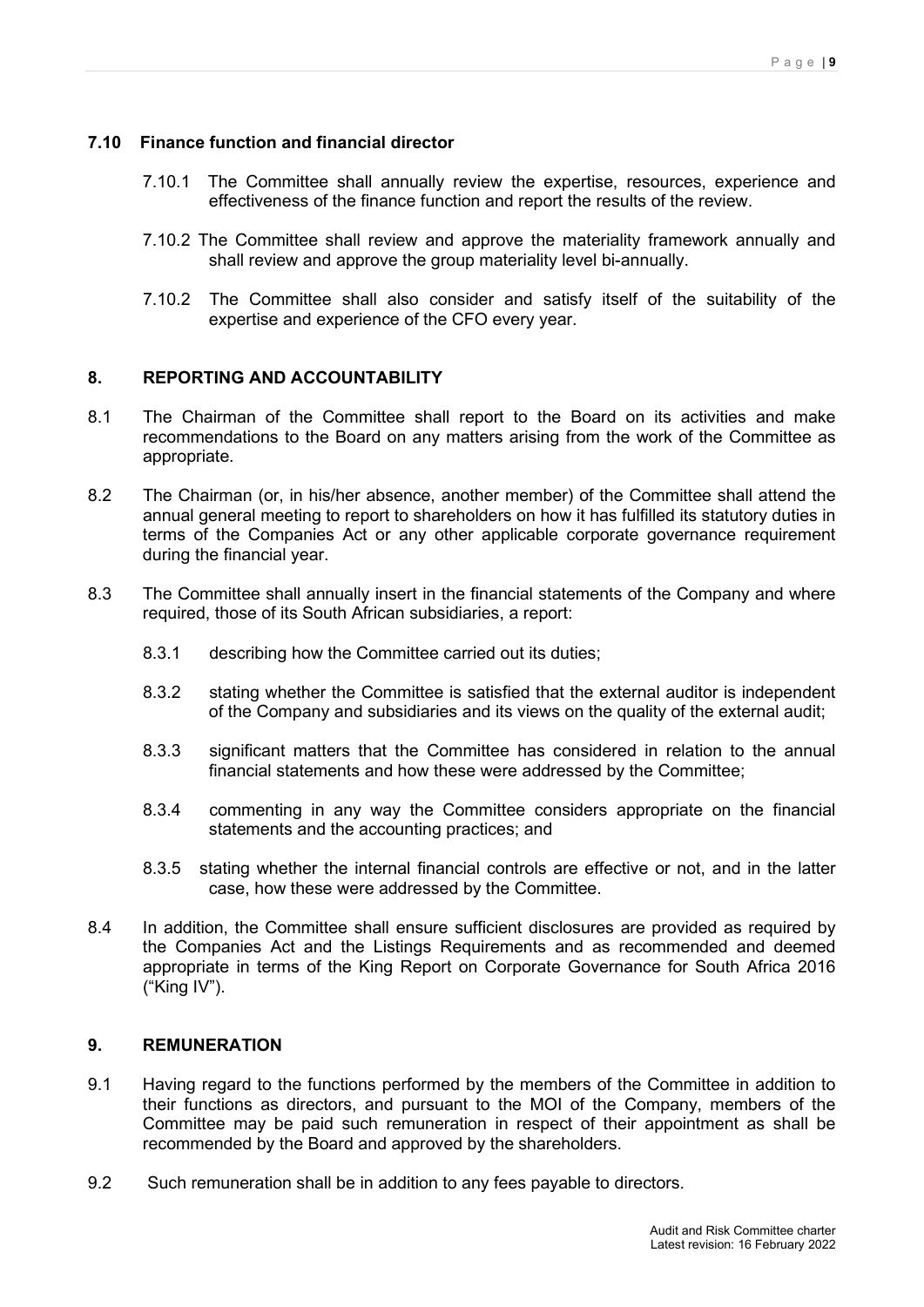# **10. EVALUATION**

The performance of the Committee and the Committee members must be assessed at least every two years.

# **11. APPROVAL AND REVIEW OF THE CHARTER**

The Committee will annually review this Charter and make recommendations with respect to amendments, if any, to the Board for approval.